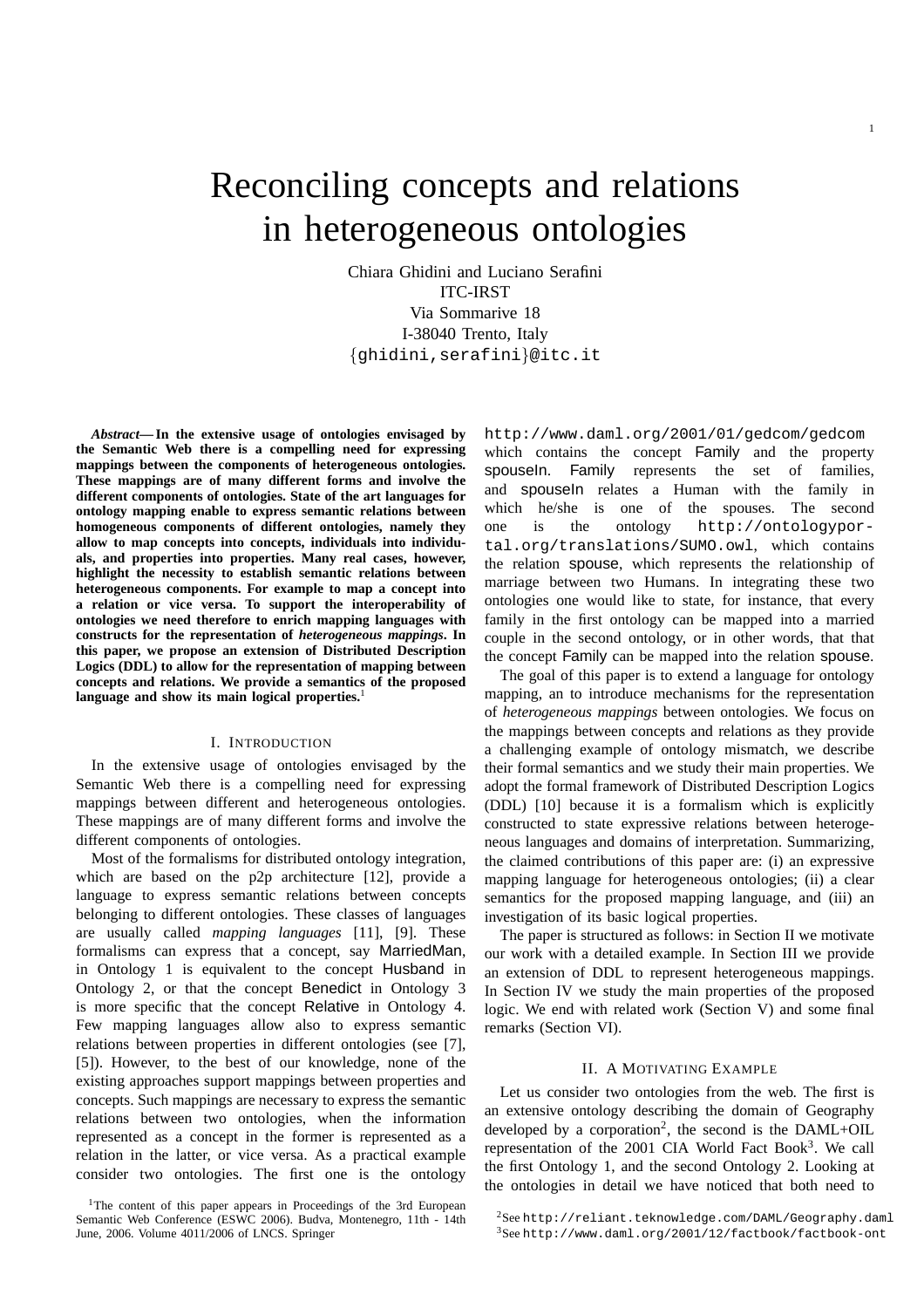represent the notion of geographic coordinates. Figures 1 and 2 report the definition of geographic coordinates from the two ontologies.

While the two ontologies are interested in describing the geographic coordinate system of Earth, they have specific views on how to describe this domain of knowledge. Rather than giving a detailed formalization of the example, we focus on the key elements that are affected by the representation of geographical coordinates in the two ontologies. Ontology 1 does not contain an explicit notion of position on hearth (or geographical coordinate), and expresses positions in terms of Latitude and Longitude (see Figure 1). Ontology 2 takes a different perspective and expresses geographical coordinates as a specific concept LatLon, which has two properties represented by the roles latitude and longitude which are numbers of type Double (see Figure 2). A graphical representation of two different representations of geographical coordinates inspired by the definitions in Figures 1 and 2 is given in Figure 3. Despite the different choices made by the ontology designers, there is clear relation between Ontology 1 and Ontology 2, and in particular between the concepts Latitude and Longitude and the properties (roles) latitude and longitude, respectively.

State of the art formalisms for the representation of distributed ontologies and reasoning, would do very little with this example, except perhaps identifying that Latitude and Longitude in Ontology 1 are related with Double in Ontology 2 (assuming that Latitude and Longitude are represented as doubles also in Ontology 1). But this is an hardly informative mapping, as it does not capture the essential fact that both ontologies are describing the geographic coordinate system of Earth.

#### III. AN EXPRESSIVE MAPPING LANGUAGE

Description Logic (DL) has been advocated as the suitable formal tool to represent and reason about ontologies. Distributed Description Logic (DDL) [3], [10] is a *natural* generalization of the DL framework designed to formalize multiple ontologies interconnected by semantic mappings. As defined in [3], [10], *Distributed Description Logic* provides a syntactical and semantical framework for formalization of multiple ontologies *pairwise* linked by semantic mappings. In DDL, ontologies correspond to description logic theories (Tboxes), while semantic mappings correspond to collections of *bridge rules* (B).

In the following we recall the basic definitions of DDL as defined in [10], and we extend the set of bridge rules, introducing new semantic mappings between distributed ontologies.

#### *A. Distributed Description Logics: the syntax*

Given a non empty set  $I$  of indexes, used to identify ontologies, let  $\{DL_i\}_{i\in I}$  be a collection of description logics<sup>4</sup>. For each  $i \in I$  let us denote a T-box of  $\mathcal{D}L_i$  as  $\mathcal{T}_i$ . In this paper, we assume that each  $\mathcal{D}L_i$  is description logic weaker or

<sup>4</sup>We assume familiarity with Description Logic and related reasoning systems, described in [1].

at most equivalent to  $\mathcal{SHIQ}$ . Thus a T-box will contain all the information necessary to define the terminology of a domain, including not just concept and role definitions, but also general axioms relating descriptions, as well as declarations such as the transitivity of certain roles.

We call  $\mathbf{T} = \{T_i\}_{i \in I}$  a family of T-Boxes indexed by I. Intuitively,  $\mathcal{T}_i$  is the description logic formalization of the *i*-th ontology. To make every description distinct, we will prefix it with the index of ontology it belongs to. For instance, the concept C that occurs in the *i*-th ontology is denoted as  $i : C$ . Similarly,  $i : C \sqsubseteq D$  denotes the fact that the axiom  $C \sqsubseteq D$ is being considered in the  $i$ -th ontology.

Semantic mappings between different ontologies are expressed via collections of *bridge rules*. In the following we use  $A$  and  $B$  as placeholders for concepts and  $R$  and  $S$  as placeholders for relations.

*Definition 1:* A *bridge rule* from i to j is an expression defined as follows:

| $i:A \stackrel{\square}{\longrightarrow} j:B$ (concept-onto-concept bridge rule) (1)     |  |
|------------------------------------------------------------------------------------------|--|
| $i:A \stackrel{\sqsubseteq}{\longrightarrow} j:B$ (concept-into-concept bridge rule) (2) |  |

- $i: R \stackrel{\supset}{=}$ −→ j : S *(role-onto-role bridge rule)* (3)
- $i:R \overset{\sqsubseteq}{=}$ −→ j : S *(role-into-role bridge rule)* (4)
- $i:A \stackrel{\sqsupset}{=}$ −→ j : R *(concept-onto-role bridge rule)* (5)
- $i:A \overset{\sqsubseteq}{\equiv}$ −→ j : R *(concept-into-role bridge rule)* (6)

$$
i: R \stackrel{\sqsupset}{\longrightarrow} j: A
$$
 (role-onto-concept bridge rule) (7)

 $i: R \stackrel{\sqsubseteq}{\longrightarrow} j: A$  (role-into-concept bridge rule) (8)

where A and B are concepts of  $\mathcal{D}L_i$  and  $\mathcal{D}L_j$  respectively, and R and S are roles of  $\mathcal{D}L_i$  and  $\mathcal{D}L_j$  respectively. Bridge rules (1)–(4) are called *homogeneous bridge rules*, and bridge rules (5)–(8) are called *heterogeneous bridge rules*

Bridge rules do not represent semantic relations stated from an external *objective* point of view. Indeed, there is no such global view in the web. Instead, bridge rules from  $i$  to  $j$ express relations between i and j viewed from the *subjective* point of view of the  $j$ -th ontology. Let us discuss the different mapping categories.

*a) Homogeneous bridge rules:* Bridge rules (1) and (2) have been introduced and studied in [3], [10] with the name of *onto-bridge rule* and *into-bridge rule*, respectively. Intuitively, the concept-into-concept bridge rule  $i : A \stackrel{\sqsubseteq}{\longrightarrow} j : B$  states that, from the  $i$ -th point of view the concept A in i is less general than its local concept B. Similarly, the concept-ontoconcept bridge rule  $i : A \stackrel{\supset}{\longrightarrow} j : B$  expresses the fact that, according to  $j$ ,  $A$  in  $i$  is more general than  $B$  in  $j$ . Therefore, bridge rules from  $i$  to  $j$  provide the possibility of translating into  $i$ 's ontology (under some approximation) the concepts of a foreign i's ontology. Note, that since bridge rules reflect a subjective point of view, bridge rules from  $j$  to  $i$  are not necessarily the inverse of the rules from  $i$  to  $j$ , and in fact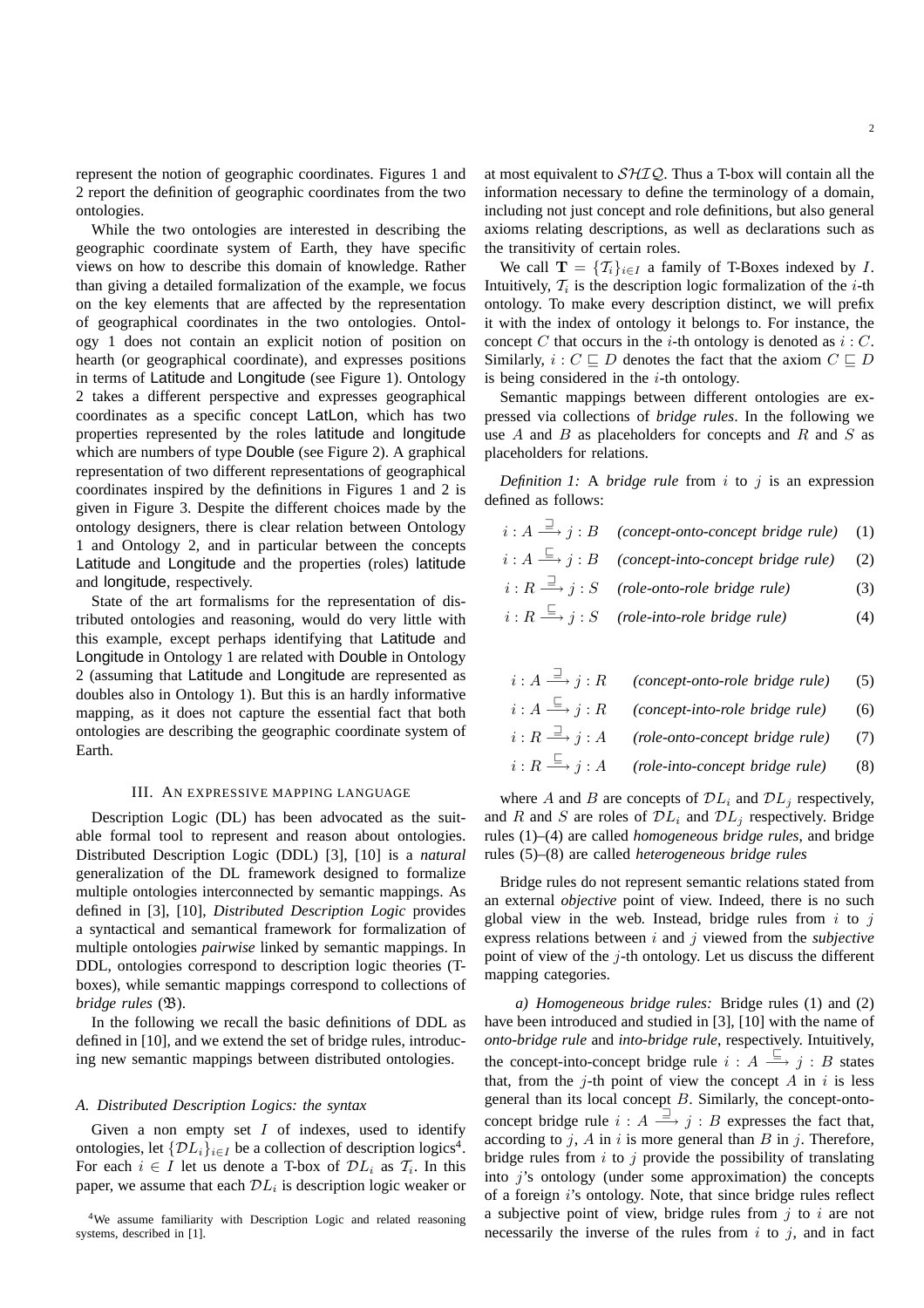```
<rdfs:Class rdf:ID= "Latitude">
  <rdfs:subClassOf
   rdf:resource = "http://reliant.teknowledge.com/DAML/SUMO.owl#Region"/>
 <rdfs:label>latitude</rdfs:label>
 <rdfs:label>parallel</rdfs:label>
  <rdfs:comment>Latitude is the class of Regions,
   associated with areas on the Earth's surface, which are parallels
   measured in PlaneAngleDegrees from the Equator.</rdfs:comment>
</rdfs:Class>
<rdfs:Class rdf:ID= "Longitude">
  <rdfs:subClassOf
   rdf:resource ="http://reliant.teknowledge.com/DAML/SUMO.owl#Region"/>
  <rdfs:label>longitude</rdfs:label>
  <rdfs:label>meridian</rdfs:label>
  <rdfs:comment>Longitude is the class of Regions, associated with areas
   on the Earth's surface, which are meridians measured in PlaneAngleDegrees
   from the PrimeMeridian through GreenwichEnglandUK.</rdfs:comment>
 </rdfs:Class>
```
Fig. 1. Position = Latitude + Longitude

```
<owl:Class rdf:ID="LatLon">
 <rdfs:subClassOf>
   <owl:Restriction>
     <owl:onProperty rdf:resource="#latitude"/>
     <owl:allValuesFrom rdf:resource="&xsd;double"/>
     <factbook:units>degrees</factbook:units>
   </owl:Restriction>
  </rdfs:subClassOf>
 <rdfs:subClassOf>
   <owl:Restriction>
     <owl:onProperty rdf:resource="#longitude"/>
     <owl:allValuesFrom rdf:resource="&xsd;double"/>
     <factbook:units>degrees</factbook:units>
    </owl:Restriction>
  </rdfs:subClassOf>
</owl:Class>
```




3

Fig. 3. Representing geographical positions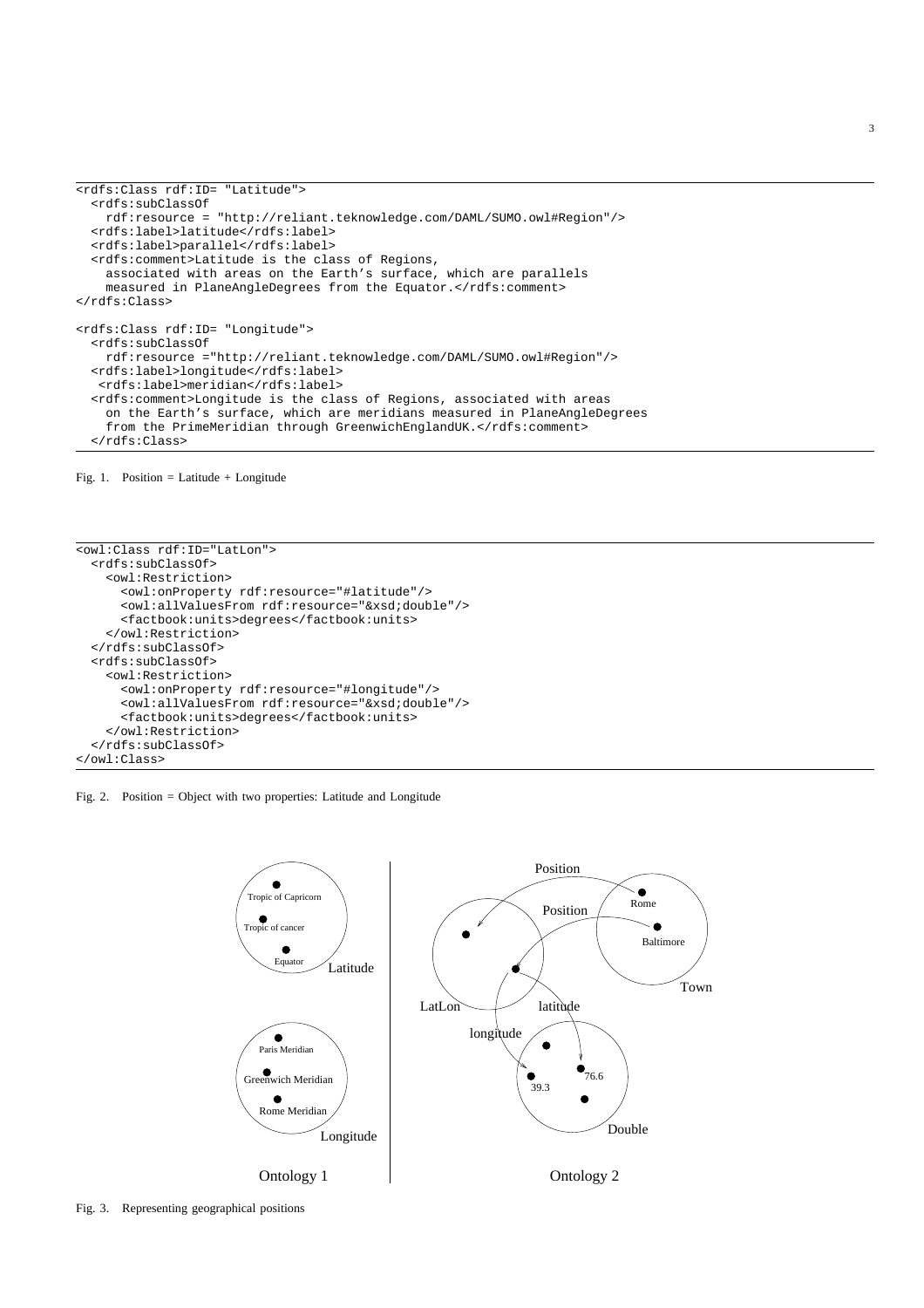bridge rules from  $i$  to  $j$  do not force the existence of bridge rules in the opposite direction. Thus, the bridge rule

$$
i: \text{Article} \stackrel{\sqsupset}{\longrightarrow} j: \text{ConferencePaper} \qquad (9)
$$

expresses the fact that, according to ontology  $i$ , the concept Article in ontology  $i$  is more general than its local concept ConferencePapers, while the bridge rules

$$
i: \text{Article} \stackrel{\sqsubseteq}{\longrightarrow} j: \text{Article} \tag{10}
$$

$$
i: \text{Article} \stackrel{\sqsupset}{\longrightarrow} j: \text{Article} \tag{11}
$$

say that, according to ontology  $j$ , the concept Article in ontology  $i$  is equivalent to its local concept Article. Bridge rules (3) and (4) formalize the analogous intuition for roles. For example, the bridge rule:

$$
i:\mathsf{marriedTo} \stackrel{\sqsubseteq}\longrightarrow j:\; \mathsf{partnerOf}
$$

says that according to ontology  $j$ , the relation married To in ontology i is less general than its own relation partnerOf.

*b) Heterogeneous bridge rules:* Bridge rules (5) and (6) define how concepts are mapped into roles. Bridge rule (5) states that from the point of view of  $j$  concept  $A$  in Ontology i corresponds to its own relation  $R$  and  $A$  is less general than  $R$ . Bridge rule (6), on the contrary, states that  $A$  is more general than R. For instance, the bridge rule:

$$
1:\text{Latitude}\overset{\sqsupset}{\longrightarrow}2:\text{latitude}
$$

says that according to ontology 2, concept Latitude in ontology 1 is more general than its own relation latitude. That is all latitudes in its own ontology have a corresponding Latitude in ontology 1.

Bridge rules (7) and (8) define how roles are mapped into concepts, and are the counterpart of bridge rules (5) and (6). Bridge rule (7) says that from the point of view of  $j$  role  $A$ in Ontology  $i$  corresponds to its own concept  $A$  and  $R$  is less general than  $A$ . Bridge rule (8), on the contrary, states that  $R$ is more general than A. For example, the bridge rule:

$$
1: \mathsf{spouse} \stackrel{\sqsubseteq}{\longrightarrow} 2: \mathsf{Family}
$$

states that every married couple in ontology 1, can be mapped into a family in ontology 2. Similarly the bridge rule. Similarly the bridge rule

# 1 : WorksFor  $\stackrel{\supset}{\longrightarrow}$  2 : WorkingContract

states that every working contract in ontology 2 corresponds to some working relation in ontology 1.

Bridge rules (5)– (8) are important examples of heterogeneous mappings between ontologies, but the list of heterogeneous bridge rules presented in this paper is by no means complete. We have chosen to study the mappings between relations and concepts as they are a clear and interesting example of heterogeneous mapings. To address the problem of ontology mapping and alignment in full, other forms of heterogeneous mappings need to be investigated, among them mappings between individuals and concepts and even more

complex mappings involving interconnected parts of different ontologies.

*Definition 2:* A *distributed T-box (DTB)*

$$
\mathfrak{T}=\langle\{\mathcal{T}_i\}_{i\in I},\mathfrak{B}\rangle
$$

consists of a collection  $\{T_i\}_{i\in I}$  of T-boxes, and a collection  $\mathfrak{B} = {\mathfrak{B}_{ij}}_{i \neq j \in I}$  of bridge rules between them.

#### *B. Distributed Description Logics: the semantics*

The semantic of DDL, which is a customization of Local Models Semantics [6], [7], assigns to each ontology  $\mathcal{T}_i$  a *local interpretation domain*. The first component of an interpretation of a DTB is a family of interpretations  $\{\mathcal{I}_i\}_{i\in I}$ , one for each T-box  $\mathcal{T}_i$ . Each  $\mathcal{I}_i$  is called a *local interpretation* and consists of a *possibly empty* domain  $\Delta^{\mathcal{I}_i}$  and a valuation function  $\cdot^{\mathcal{I}_i}$ , which maps every concept to a subset of  $\Delta^{\mathcal{I}_i}$ , and every role to a subset of  $\Delta^{\mathcal{I}_i} \times \Delta^{\mathcal{I}_i}$ . The interpretation on the empty domain is denoted with the apex  $\epsilon$ .

Notice that, in DL, interpretations are defined always on a non empty domain. Therefore  $\mathcal{I}^{\epsilon}$  is not an interpretation in DL. In DDL however we need to provide a semantics for *partially inconsistent* distributed T-boxes, i.e. DTBs in which some of the local T-boxes are inconsistent.  $\mathcal{I}^{\epsilon}$  provides an "impossible interpretation" which can be associated to inconsistent Tboxes. Indeed,  $\mathcal{I}^{\epsilon}$  satisfies every axiom  $X \sqsubseteq Y$  (also  $\top \sqsubseteq \bot$ ) since  $X^{\mathcal{I}^{\epsilon}} = \emptyset$  for every concept and role X.

The second component of the DDL semantic are families of domain relations. Domain relations define how the different T-box interact and are necessary to define the satisfiability of bridge rules.

*Definition 3:* A *domain relation*  $r_{ij}$  from  $\Delta^{\mathcal{I}_i}$  to  $\Delta^{\mathcal{I}_j}$  is a subset of  $\Delta^{\mathcal{I}_i} \times \Delta^{\mathcal{I}_j}$ . We use  $r_{ij}(d)$  to denote  $\{d' \in \Delta^{\mathcal{I}_j} \mid$  $\langle d, d' \rangle \in r_{ij}$ ; for any subset D of  $\Delta^{\mathcal{I}_i}$ , we use  $r_{ij}(D)$  to denote  $\bigcup_{d \in D} r_{ij}(d)$ ; for any  $R \subseteq \Delta^{\mathcal{I}_i} \times \Delta^{\mathcal{I}_i}$  we use  $r_{ij}(R)$ to denote  $\overline{\bigcup}_{\langle d,d'\rangle \in R} r_{ij}(d) \times r_{ij}(d')$ .

A domain relation  $r_{ij}$  represents a possible way of mapping the elements of  $\Delta^{\mathcal{I}_i}$  into its domain  $\Delta^{\mathcal{I}_j}$ , seen from j's perspective. For instance, if  $\Delta^{\mathcal{I}_1}$  and  $\Delta^{\mathcal{I}_2}$  are the representation of time as Rationals and as Naturals,  $r_{ij}$  could be the round off function, or some other approximation relation. This function has to be conservative w.r.t., the order relations defined on Rationals and Naturals. Domain relation is used to interpret homogeneous bridge rules according with the following definition.

*Definition 4 (Satisfiability of homogeneous bridge rules):* The domain relation  $r_{ij}$  satisfies a homogeneous bridge rule w.r.t.,  $\mathcal{I}_i$  and  $\mathcal{I}_j$ , in symbols  $\langle \mathcal{I}_i, r_{ij}, \mathcal{I}_j \rangle \models br$ , according with the following definition:

1) 
$$
\langle \mathcal{I}_i, r_{ij}, \mathcal{I}_j \rangle \models i : A \xrightarrow{\sqsubseteq} j : B
$$
, if  $r_{ij}(A^{\mathcal{I}_i}) \subseteq B^{\mathcal{I}_j}$ 

2)  $\langle \mathcal{I}_i, r_{ij}, \mathcal{I}_j \rangle \models i : A \stackrel{\sqsupset}{\Longrightarrow} j : B$ , if  $r_{ij} (A^{\mathcal{I}_i}) \supseteq B^{\mathcal{I}_j}$ where  $A$  and  $B$  are either two concept expressions or two role

expressions.

Domain relations do not provide sufficient information to evaluate the satisfiability of heterogeneous mappings. Intuitively, an heterogeneous bridge rule between a relation R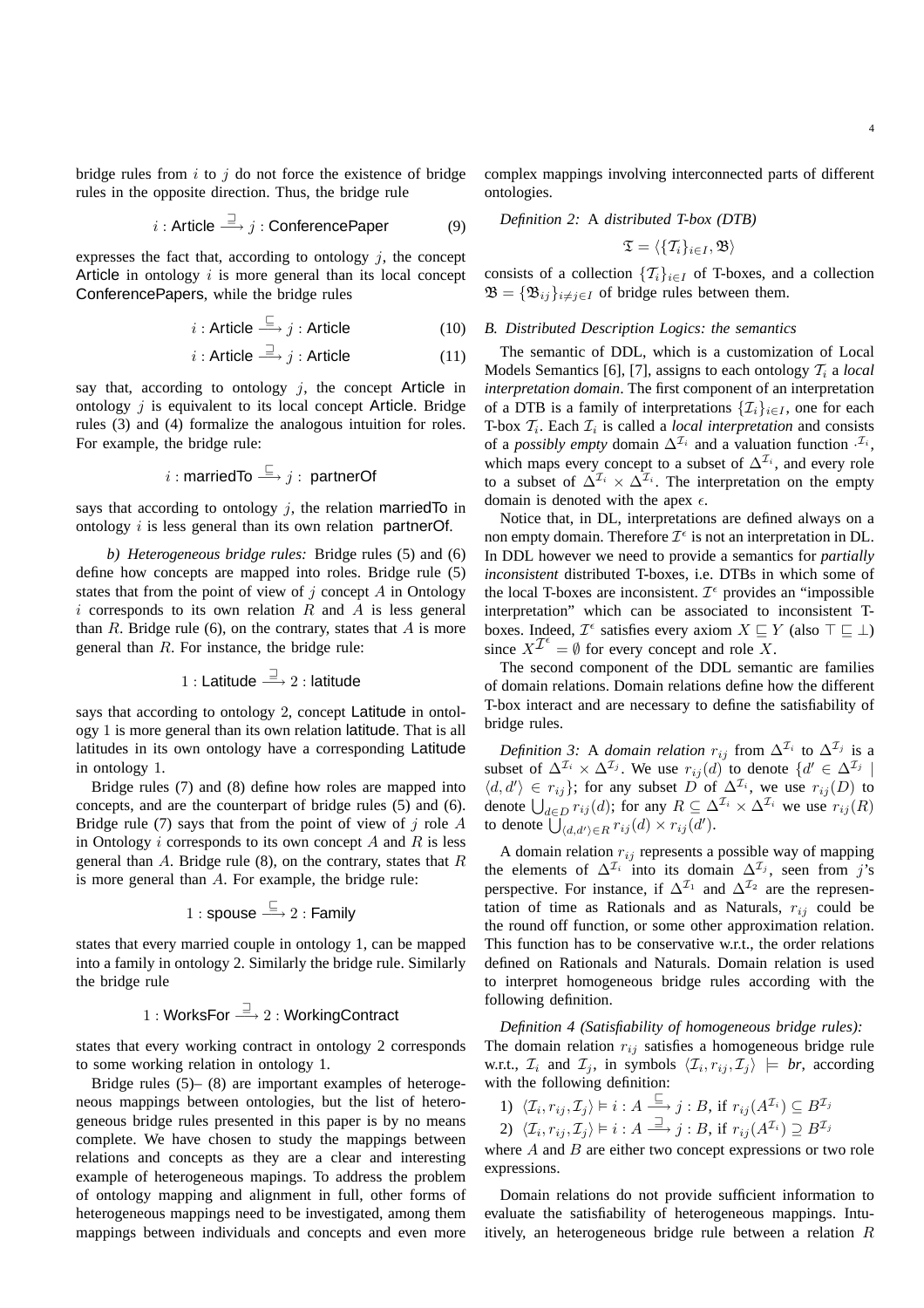and a concept  $A$  connects a pair of objects related by  $R$ with an object which is in  $A$ . This suggests that, to evaluate heterogeneous bridge rules from roles in  $i$  to concepts in  $j$ one needs a relation that maps pair of objects in  $\Delta^{\mathcal{I}_i}$  into objects of  $\Delta^{\mathcal{I}_j}$ , and to evaluate a heterogeneous bridge rule from concepts in  $i$  to roles in  $j$  one needs a relation that maps objects in  $\Delta^{\mathcal{I}_i}$  into pairs of objects in  $\Delta^{\mathcal{I}_j}$ .

*Definition 5:* A *concept-role domain relation*  $cr_{ij}$  from  $\Delta^{I_i}$ to  $\Delta^{\mathcal{I}_j}$  is a subset of  $\Delta^{\mathcal{I}_i} \times \Delta^{\mathcal{I}_i} \times \Delta^{\mathcal{I}_j}$ . A *role-concept domain relation*  $rc_{ij}$  from  $\Delta^{\mathcal{I}_i}$  to  $\Delta^{\mathcal{I}_j}$  is a subset of  $\Delta^{\mathcal{I}_i} \times \Delta^{\mathcal{I}_j} \times \Delta^{\mathcal{I}_j}$ .

We use  $cr_{ij}(d)$  to denote  $\{\langle d_1, d_2\rangle \in \Delta^{{\mathcal I}_j}\times \Delta^{{\mathcal I}_j}\mid \langle d, d_1, d_2\rangle \in$  $cr_{ij}$ }; for any subset D of  $\Delta^{\mathcal{I}_i}$ , we use  $cr_{ij}(D)$  to denote  $\bigcup_{d\in D} cr_{ij}(d)$ . We use  $rc_{ij}(\langle d_1, d_2 \rangle)$  to denote  $\{d \in \Delta^{\mathcal{I}_j} \mid$  $\langle d_1, d_2, d \rangle \in rc_{ij}\};$  for any subset R of  $\Delta^{\mathcal{I}_i} \times \Delta^{\mathcal{I}_i}$ , we use  $rc_{ij}(R)$  to denote  $\bigcup_{\langle d_1,d_2\rangle \in R} rc_{ij}(\langle d_1,d_2\rangle).$ 

Domain relation  $cr_{ij}$  represents a possible way of mapping elements of  $\Delta^{\mathcal{I}_i}$  into pairs of elements in  $\Delta^{\mathcal{I}_j}$ , seen from j's perspective. For instance, if  $\Delta^{\mathcal{I}_1}$  and  $\Delta^{\mathcal{I}_2}$  are the representation of geographical coordinates as in Figure 4,  $cr_{12}$  could be the function mapping latitude values into the corresponding latitudes. For instance, by setting

$$
cr_{12}(\text{TropicOf Cancer}^{\mathcal{I}_1}) = \{ \langle x, 23.27 \rangle \in \text{Iatitude}^{\mathcal{I}_2} \}
$$

we can represent the fact that the tropic of cancer is associated with pairs of objects  $\langle x, y \rangle$  such that y is the latitude of x and y is equal to 23.27 (the latitude of the tropic of cancer). Vice-versa a domain relation  $rc_{ij}$  represents a possible way of mapping a pair of  $\Delta^{\mathcal{I}_i}$  into the corresponding element in  $\Delta^{\mathcal{I}_j}$ . For instance, if the pair  $\langle$  John<sup> $\mathcal{I}_1$ </sup>, Mary $\mathcal{I}_1$   $\rangle \in$  spouse $\mathcal{I}_1$ , then the fact that

$$
\mathit{rc}_{12}(\text{John}^{\mathcal{I}_1}, \text{Mary}^{\mathcal{I}_1}) = \text{family23}^{\mathcal{I}_2}
$$

represents the fact that family23 is the family containing the married couple of John and Mary.

*Definition 6 (Satisfiability of heterogeneous bridge rules):* The concept-role domain relation  $cr_{ij}$  satisfies a concept to role bridge rule w.r.t.,  $\mathcal{I}_i$  and  $\mathcal{I}_j$ , in symbols  $\langle \mathcal{I}_i, cr_{ij}, \mathcal{I}_j \rangle \models br$ , according with the following definition:

1)  $\langle \mathcal{I}_i, cr_{ij}, \mathcal{I}_j \rangle \models i : A \stackrel{\sqsubseteq}{\Longrightarrow} j : R$ , if  $cr_{ij}(A^{\mathcal{I}_i}) \subseteq R^{\mathcal{I}_j}$ <br>  $\Box$   $\Box$   $\Box$   $\Box$   $\Box$ 

$$
\text{2) }\ \langle \mathcal{I}_i, cr_{ij}, \mathcal{I}_j\rangle \vDash i : A \stackrel{\equiv}{\longrightarrow} j : R , \ \text{if} \ \operatorname{cr}_{ij}(A^{\mathcal{I}_i}) \supseteq R^{\mathcal{I}_j}
$$

where  $A$  is a concept expression of i and  $R$  a role expression of  $j$ .

The role-concept domain relation  $rc_{ij}$  satisfies a role to concept bridge rule w.r.t.,  $\mathcal{I}_i$  and  $\mathcal{I}_j$ , in symbols  $\langle \mathcal{I}_i, rc_{ij}, \mathcal{I}_j \rangle \models$ *br*, according with the following definition:

1) 
$$
\langle \mathcal{I}_i, rc_{ij}, \mathcal{I}_j \rangle \models i : R \xrightarrow{\sqsubseteq} j : A
$$
, if  $rc_{ij}(R^{\mathcal{I}_i}) \subseteq A^{\mathcal{I}_j}$   
2)  $\langle \mathcal{I}_i, rc_{ij}, \mathcal{I}_j \rangle \models i : R \xrightarrow{\sqsupseteq} j : A$ , if  $rc_{ij}(R^{\mathcal{I}_i}) \supseteq A^{\mathcal{I}_j}$ 

where  $A$  is a concept expression of  $j$  and  $R$  a role expression of i.

*Definition 7:* A *distributed interpretation*

$$
\mathfrak{I} = \langle \{\mathcal{I}_i\}_{i \in I}, \{r_{ij}\}_{i \neq j \in I}, \{cr_{ij}\}_{i \neq j \in I}, \{rc_{ij}\}_{i \neq j \in I} \rangle
$$

of a DTB  $\mathfrak T$  consists of local interpretations  $\mathcal I_i$  for each  $\mathcal I_i$  on local domains  $\Delta^{\mathcal{I}_i}$ , and families of domain relations  $r_{ij}$ ,  $cr_{ij}$ and  $rc_{ij}$  between these local domains.

*Definition 8 (Satisfiability of a Distributed T-box):* A distributed interpretation  $\Im$  satisfies the elements of a DTB  $\Im$ according to the following clauses: for every  $i, j \in I$ 

- 1)  $\mathfrak{I} \models i : A \sqsubseteq B$ , if  $\mathcal{I}_i \models A \sqsubseteq B$
- 2)  $\mathfrak{I} \models \mathcal{T}_i$ , if  $\mathfrak{I} \models i : A \sqsubseteq B$  for all  $A \sqsubseteq B$  in  $\mathcal{T}_i$

3) 
$$
\mathfrak{I} \models \mathfrak{B}_{ij}
$$
, if

- $\langle \mathcal{I}_i, r_{ij}, \mathcal{I}_j \rangle$  satisfies all the homogeneous bridge rules in  $\mathfrak{B}_{ij}$ ,
- $\langle \mathcal{I}_i, cr_{ij}, \mathcal{I}_j \rangle$  satisfies all the concept-to-role bridge rules in  $\mathfrak{B}_{ij}$ ,
- $\langle \mathcal{I}_i, rc_{ij}, \mathcal{I}_j \rangle$  satisfies all the role-to-concept bridge rules in  $\mathfrak{B}_{ii}$
- 4)  $\mathfrak{I} \models \mathfrak{T}$ , if for every  $i, j \in I$ ,  $\mathfrak{I} \models \mathcal{T}_i$  and  $\mathfrak{I} \models \mathfrak{B}_{ij}$

*Definition 9 (Distributed Entailment and Satisfiability):*

 $\mathfrak{T} \models i : C \sqsubseteq D$  (read as " $\mathfrak{T}$  entails  $i : C \sqsubseteq D$ ") if for every  $\mathfrak{I}$ ,  $\mathfrak{I} \models \mathfrak{T}$  implies  $\mathfrak{I} \models_d i : C \sqsubseteq D$ .  $\mathfrak{T}$  is *satisfiable* if there exists a  $\Im$  such that  $\Im \models \Im$ . Concept  $i : C$  is *satisfiable* with respect to  $\mathfrak T$  if there is a  $\mathfrak I$  such that  $\mathfrak I \vDash \mathfrak T$  and  $C^{\mathcal{I}_i} \neq \emptyset$ .

### IV. CHARACTERIZING MAPPINGS

In this section we enunciate the most important properties of the extended version of DDL and for each result we provide an example that explains why this property is desirable. We assume familiarity with Description Logics, and in particular with  $\mathcal{SHIQ}$ . Symbols,  $\sqcup$ ,  $\sqcap$ , and  $\sqsubset$  denote the usual union, intersection, and inverse operators of Description Logics. Similarly, ∃R.C is used to denote the existential restriction.

*Theorem 1 (General property):* If  $\mathfrak{I} \models i : A \stackrel{\sqsupset}{\longrightarrow} j : G$ , and  $\mathfrak{I} \models i : B \stackrel{\sqsubseteq}{\longrightarrow} j : H$ , then

$$
\mathfrak{I} \models i : A \sqsubseteq B \Longrightarrow \mathfrak{I} \models j : G \sqsubseteq H \tag{12}
$$

where the pair  $A$  and  $B$  and the pair  $G$  and  $H$  are pairs of homogeneous elements, that is either pairs of concepts or pairs of roles.

*Example 1:* Let us assume that a distributed interpretation I satisfies the following bridge rules between concepts:

- $i$ : Article  $\stackrel{\sqsupset}{\longrightarrow} j$ : ConferencePaper, and
- $i$ : Article  $\xrightarrow{\sqsubseteq} j$ : ScientificArticle.

Theorem 1 allows to infer that a conference paper is a Scientific article in  $O_i$ , namely  $\mathfrak{I} \models j$ : ConferencePaper ⊑ Article. This follows from Theorem 1 and from the fact that  $\mathfrak{I} \models i$ : Article  $\sqsubseteq$  Article is trivially true. Similarly, let us assume that  $\mathfrak I$  satisfies the bridge rules

- $i:$  Couple  $\stackrel{\supset}{\longrightarrow} j:$  partnerOf, and
- $\begin{array}{ll} \bullet & i : \mathsf{Family} \stackrel{\sqsubseteq}\longrightarrow j : \mathsf{spouseln} \sqcup \mathsf{childIn}, \end{array}$

where Couple and Family are concepts and partnerOf, and spouseIn relations. Theorem 1 ensures that if  $\mathfrak{I} \models i$ : Couple  $\sqsubseteq$  Family, then  $\mathfrak{I} \models j :$  partnerOf  $\sqsubseteq$  spouseIn  $\sqcup$ childIn.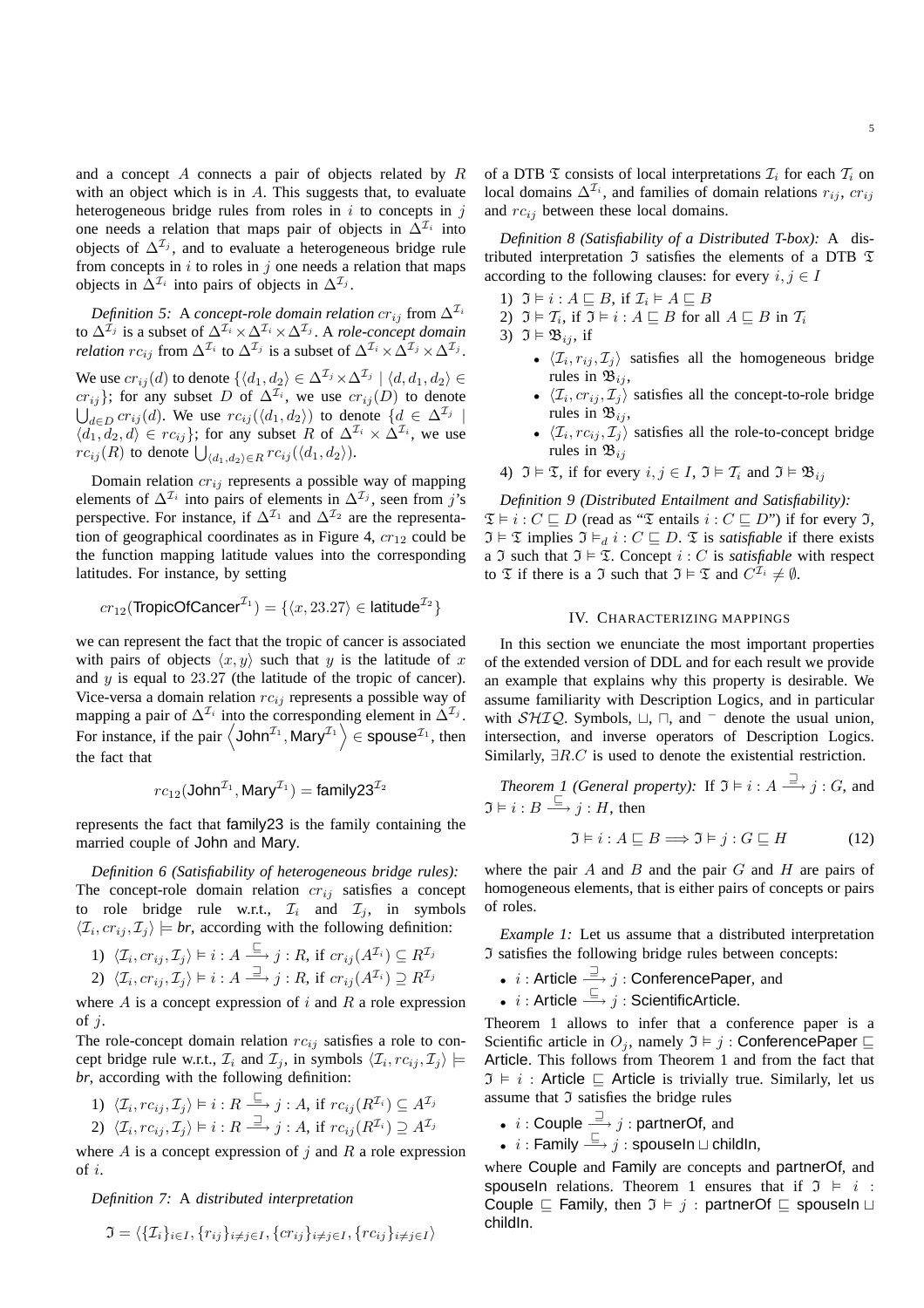

Fig. 4. Concept-role domain relation

*Theorem 2 (Concept into/onto concept):* If  $\mathfrak{I} \models i : A \stackrel{\sqsupset}{\longrightarrow}$  $j: G$ , and  $\mathfrak{I} \models i: B_k \stackrel{\sqsubseteq}{\longrightarrow} j: H_k$  for  $1 \leq k \leq n$  (with  $n \geq 0$ ), then:

$$
\mathfrak{I} \models i : A \sqsubseteq \bigsqcup_{k=1}^{n} B_k \Longrightarrow \mathfrak{I} \models j : G \sqsubseteq \bigsqcup_{k=1}^{n} H_k \qquad (13)
$$

where A, G,  $B_k$  and  $H_k$  ( $1 \leq k \leq n$ ) are concepts.

*Example 2:* Let us assume that a distributed interpretation I satisfies the following bridge rules between concepts:

- $i$ : ArchivalPublication  $\stackrel{\supset}{\longrightarrow} j$ : ArchivalPublication,
- $i:$  ConferencePaper  $\xrightarrow{\sqsubseteq} j:$  Article, and
- $i:$  BookChapter  $\stackrel{\sqsubseteq}{\longrightarrow} j:$  Article.

Theorem 2 guarantees that if  $\mathfrak I$  satisfies the formula ArchivalPublication ⊑ ConferencePaper ⊔ BookChapter in ontology  $O_i$ then  $\mathfrak I$  satisfies the formula ArchivalPublication  $\sqsubseteq$  Article in Ontology  $O_j$ .

Theorem 3 (Concept into/onto role): If  $\mathfrak{I} \models i : A \stackrel{\sqsupset}{\longrightarrow} j$ : R, and  $\mathfrak{I} \models i : B_k \stackrel{\sqsubseteq}{\longrightarrow} j : S_k$  for  $1 \leq k \leq n$  (with  $n \geq 0$ ), then:

$$
\mathfrak{I} \models i : A \sqsubseteq \bigsqcup_{k=1}^{n} B_k \Longrightarrow \mathfrak{I} \models j : \exists R.X \sqsubseteq \bigsqcup_{k=1}^{n} \exists S_k.X \quad (14)
$$

where A and  $B_k$  ( $1 \le k \le n$ ) are concepts, R and  $S_k$  ( $1 \le k \le n$ )  $k \leq n$ ) are roles, and X is any arbitrary concept.

*Example 3:* Let us assume that a distributed interpretation I satisfies the following bridge rules:

- $i:$  Parent  $\stackrel{\sqsupset}{\longrightarrow} j:$  hasChild,
- $i$ : Mother  $\stackrel{\sqsubseteq}{\longrightarrow} j$ : motherOf, and
- $i$  : Father  $\stackrel{\sqsubseteq}{\longrightarrow} j$  : fatherOf,

where Parent, Mother and Father are concepts, while hasChild, motherOf and fatherOf are relations. Theorem 3 guarantees that if  $\mathfrak{I} \models i :$  Parent  $\sqsubseteq$  Mother  $\sqcup$  Father, then

 $\mathfrak{I} \models j$  : ∃hasChild. $X \sqsubseteq \exists$ motherOf. $X \sqcup \exists$ fatherOf. $X$ , for any concept X.

6

*Theorem 4 (Role into/onto role):*

If 
$$
\mathfrak{I} \models i : R \xrightarrow{\sqsubseteq} j : S
$$
, then  $\mathfrak{I} \models i : R^- \xrightarrow{\sqsubseteq} j : S^-$  (15)

If 
$$
\mathfrak{I} \models i : R \xrightarrow{\sqsupseteq} j : S
$$
, then  $\mathfrak{I} \models i : R^- \xrightarrow{\sqsupseteq} j : S^-$ , (16)

*Example 4:* Let  $\mathfrak{I} \models i$  : marriedTo  $\stackrel{\supset}{\longrightarrow} j$  : partnerOf, then  $\mathfrak{I}\vDash i:$  marriedTo $^-\overset{\supset}{\longrightarrow} j:$  partnerOf $^-$ . Similarly for the into case.

*Corollary 1 (Role into/onto concept):* If  $\mathfrak{I} \models i : R \stackrel{\supset}{\longrightarrow} j$ : A, and  $\mathfrak{I} \models i : S \stackrel{\sqsubseteq}{\longrightarrow} j : B_k$  for  $1 \leq k \leq n$  (with  $n \geq 0$ ), then:

$$
\mathfrak{I} \models i : R \sqsubseteq S \Longrightarrow \mathfrak{I} \models j : A \sqsubseteq \bigsqcup_{k=1}^{n} B_k \tag{17}
$$

$$
\mathfrak{I} \models i : R \sqsubseteq S \Longrightarrow \mathfrak{I} \models j : A \sqsubseteq \bigcap_{k=1}^{n} B_k \tag{18}
$$

where R, and S are roles and A and  $B_k$  (1  $\leq k \leq n$ ) are concepts.

*Example 5:* Let us assume that a distributed interpretation I satisfies the following bridge rules:

- $\stackrel{\text{\normalsize{\textbf{.}}}}{.} i:$  holds $\textsf{SeasTicketOf} \stackrel{\text{\normalsize{\textbf{.}}}}{.} j: \textsf{SeasonalTicketHolder}$
- i : supporterOf  $\xrightarrow{\sqsubseteq} j$  : Person, and
- $i:$  supporterOf  $\stackrel{\sqsubseteq}{\longrightarrow} j:$  JuventusFan

where holdsSeasTicketOf, Person and JuventusFan are concepts, while SeasonalTicketHolder, supporterOf and JuventusFan are relations. Corollary 1 allows to infer that if  $\mathfrak{I} \models i$ : holdsSeasTicketOf ⊑ supporterOf then  $\mathfrak{I} \models$  $i$  : SeasonalTicketHolder  $□$  Person  $□$  JuventusFan and  $\mathfrak{I} \models i :$  SeasonalTicketHolder  $\Box$  Person  $\Box$  JuventusFan.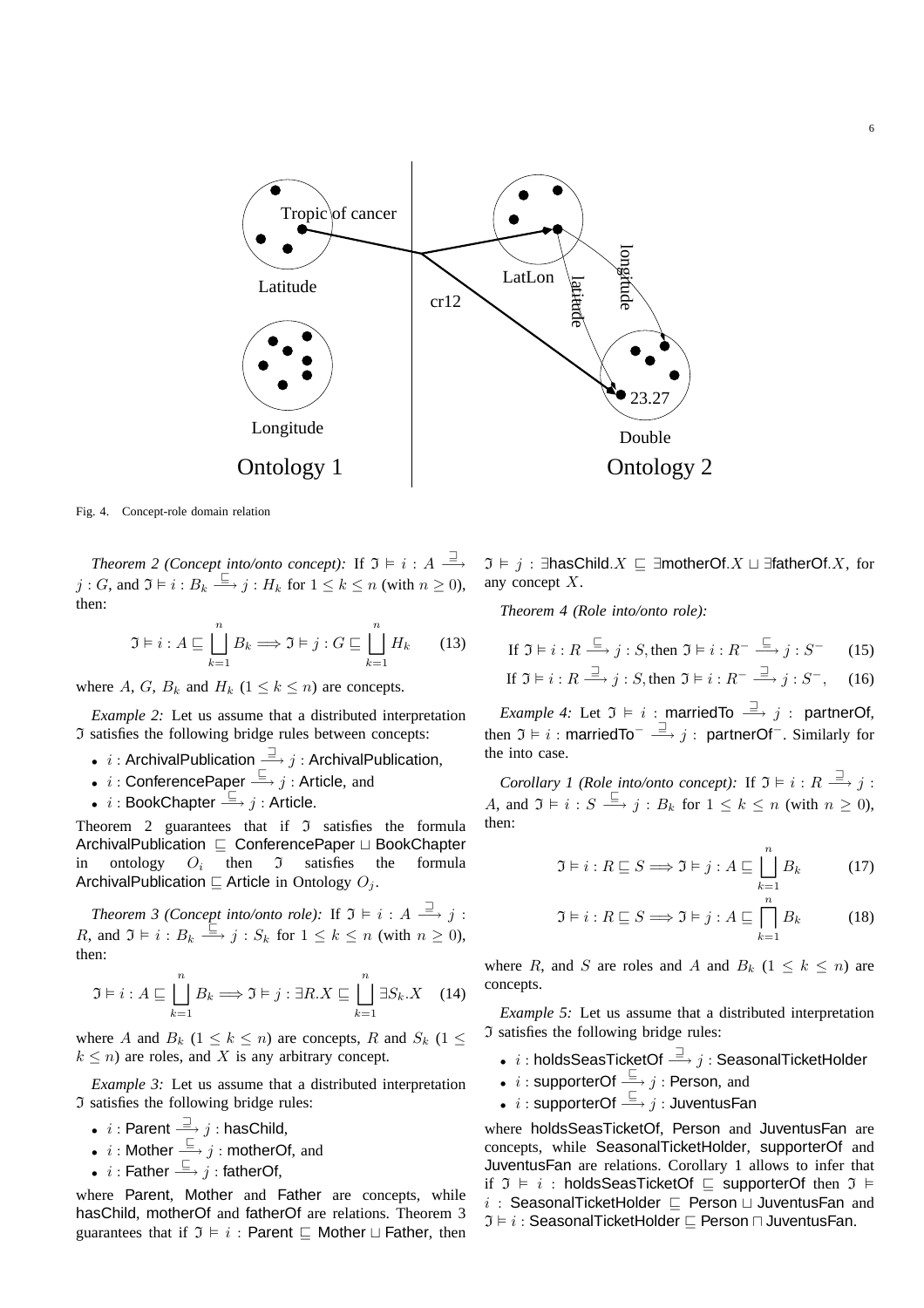*Corollary 2 (concept into/onto role):* If  $\mathfrak{I} \models i : A \stackrel{\sqsupset}{\longrightarrow} j$ : *R*, and  $\mathfrak{I} \models i : B \stackrel{\sqsubseteq}{\longrightarrow} j : S$ , then:

$$
\Im \models i : A \sqsubseteq B \Longrightarrow \Im \models j : R^- \sqsubseteq S^- \tag{19}
$$

where  $A$ , and  $B$  are concepts and  $R$  and  $S$  are roles.

*Example 6:* Let us assume that a distributed interpretation I satisfies the following bridge rules:

- $\begin{split} \begin{array}{c} \bullet \;\; i:\mathsf{Mother} \stackrel{\sqsupset}{\longrightarrow} j:\mathsf{motherOf} \end{array} \end{split}$
- $i:$  Parent  $\xrightarrow{\sqsubseteq} j:$  hasChild,

where Parent, and Mother are concepts, while hasChild, and motherOf are relations. Corollary 2 ensures that if  $\mathfrak{I} \models i$ : Mother  $\sqsubseteq$  Parent, then  $\mathfrak{I} \models j$  : motherOf<sup>-</sup>  $\sqsubseteq$  hasChild<sup>-</sup>.

*Corollary 3 (role into/onto role):* If  $\mathfrak{I} \models i : R \stackrel{\supset}{\longrightarrow} j : P$ , and  $\mathfrak{I} \models i : S \stackrel{\sqsubseteq}{\longrightarrow} j : Q$ , then:

$$
\mathfrak{I} \models i : R \sqsubseteq S^- \Longrightarrow \mathfrak{I} \models j : P \sqsubseteq Q^- \tag{20}
$$

where  $R$ ,  $S$   $P$  and  $Q$  are roles.

*Example 7:* Let us assume that a distributed interpretation I satisfies the following bridge rules between roles:

•  $i$ : marriedTo  $\stackrel{\supset}{\longrightarrow} j$ : partnerOf, and

 $\begin{array}{r} \bullet \;\; i: \mathsf{livingWith} \stackrel{\sqsupset}{\longrightarrow} j: \mathsf{friendOf}. \end{array}$ 

If  $\mathfrak{I} \models i$ : marriedTo  $\sqsubseteq$  leavingWith<sup>-</sup>, then  $\mathfrak{I} \models j$ : partnerOf ⊑ FriendOf<sup>−</sup> .

*Theorem 5 (Role union):* If the DL includes role union R⊔ S, then Theorem 2 can be generalised to all bridge rules, with the only constraint of A and  $B_k$  and G and  $H_k$  families of homogeneous elements, that is either families of concepts or families of roles.

## V. RELATED WORK

All the mapping languages described in [11] do not support full heterogeneous mappings. In general, however, mapping languages support a limited version of heterogeneous mappings. For instance, in [5], it is possible to express the mapping

$$
\forall x. (\exists y. R_1(x, y) \to C_2(x)) \tag{21}
$$

or, similarly, in the original version of DDL one can state the mapping

$$
1: \exists R. \top \stackrel{\sqsubseteq}{\longrightarrow} 2: C \tag{22}
$$

However, the encoding of heterogeneous mappings shown above is not very expressive and its usage can also lead to undesirable consequences. For instance, assume a relation IsMarried exists in ontology 1, and a concept Marriage exists in ontology 2. Assume we want to impose that the relation IsMarried in ontology 1 is equivalent to the concept Marriage in ontology 2, and we only have mappings as in Equation (22). Then, we can only state mappings of the form:

1: 
$$
\exists
$$
lsMarried.  $\top \stackrel{\sqsubseteq}{\Longrightarrow}$  2: **Marriage**

\n1:  $\exists$ lsMarried.  $\top \stackrel{\sqsupset}{\Longrightarrow}$  2: **Marriage**

But these mappings express something rather different from our initial goal as they map single elements of a couple

into marriages. Moreover, assume we also have a bridge rule mappings wives in ontology 1 into women in ontology 2 as follows:

$$
1:\mathsf{Wife} \stackrel{\sqsubseteq}{\longrightarrow} 2:\mathsf{Woman}
$$

together with the axiom

$$
\mathsf{Wife} \sqsubseteq \exists \mathsf{IsMarried}.\top
$$

in ontology 1 stating that a wife is a married entity. From all this we can infer in ontology 2 that a wife is a marriage, i.e.,

# Wife ⊑ Marriage

This undesirable conclusion reflects the fact that in mapping the two ontologies, we have identified the participants of a relation, (the married person) with the relation itself (the marriage). To avoid this bad behavior, Omelayenko claims in [8] that mappings between classes and properties are not relevant from an application point of view. We believe that the examples shown in the paper provide a convincing evidence that this is not the case, and that an appropriate formalization of heterogeneous mappings can avoid some of the problems mentioned above.

An effort towards the formalization of heterogeneous mappings between concepts and relations in the area of federated databases is described in [2]. In this work the authors define five types of correspondences between concepts and properties. If  $A$  is a concept and  $R$  is a relation, they consider the following correspondences:

- $A$  is equivalent to  $R$ ;
- A is more general to  $R$ ;
- A is less general to  $R$ ;
- $A$  and  $R$  do overlap;
- $A$  and  $R$  do not overlap.

The semantics of the correspondences above can be expressed by the following mappings:

- $\forall x. (A(x) \leftrightarrow \exists y. R(y,x));$
- $\forall x. (\exists y. R(y,x) \rightarrow A(x));$
- $\forall x. (A(x) \rightarrow \exists y. R(y,x));$
- $\exists x.(A(x) \land \exists y.R(y,x));$
- $\forall x. (A(x) \rightarrow \neg \exists y. R(y,x)).$

This semantics is similar to the encoding described in Equation (21). The only difference is that it considers the range of the relation  $R$  in place of the domain. Therefore it suffers of problems similar to the ones shown above for Equation (21).

Different forms of mappings (bridge rules) have been studied in other formalisms strictly related to DDL, such as C-OWL [4] and DFOL [7]. Both formalisms do not address the problem of heterogeneous mappings and should therefore be extended in this direction.

#### VI. CONCLUDING REMARKS

The language and the semantics presented in this paper constitute a genuine contribution in the direction of the integration of heterogeneous ontologies. The language proposed in this paper makes it possible to directly bind a concept with a relation in a different ontology, and vice-versa. At the semantic level we have introduced a domain relation that maps pairs